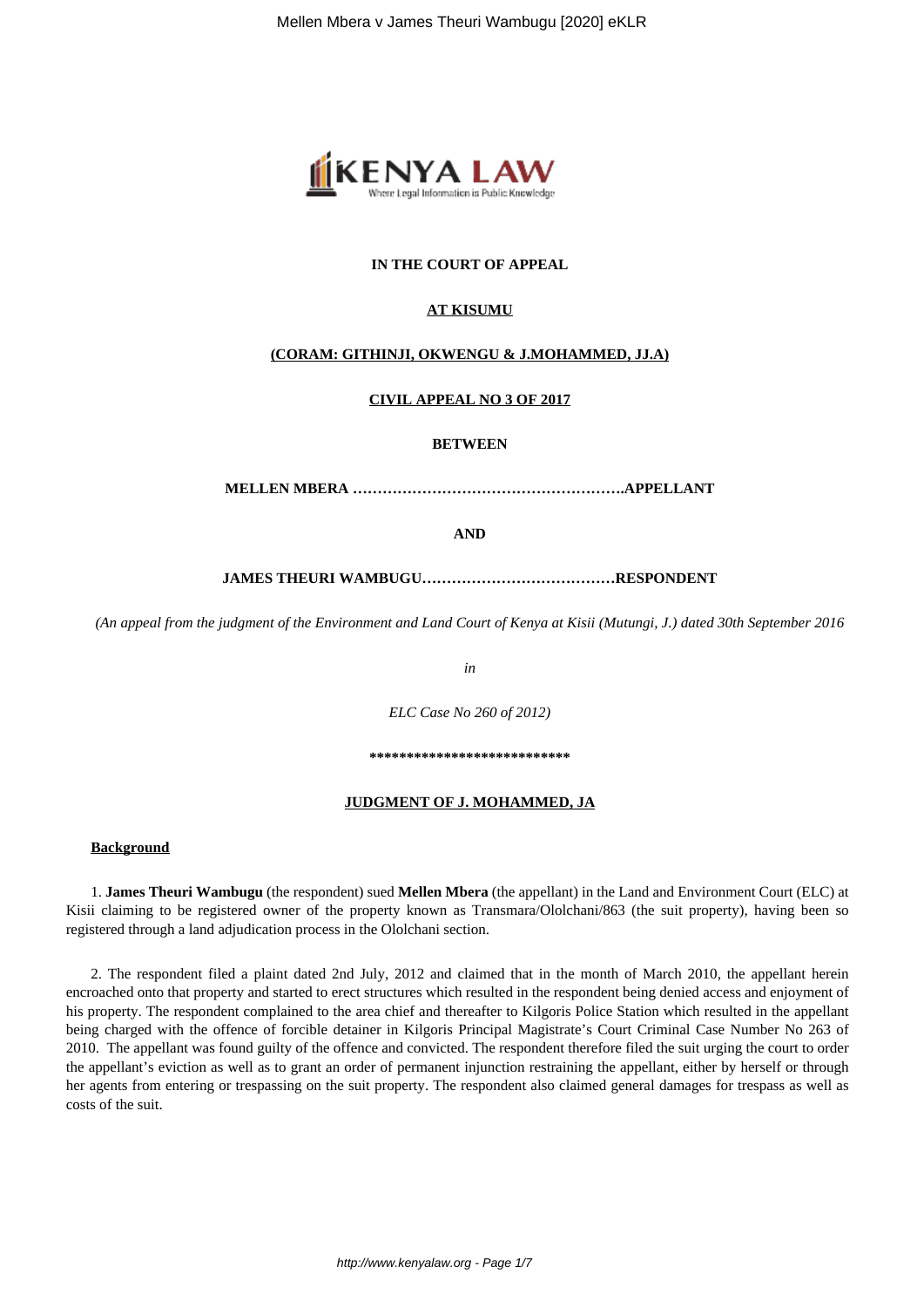#### Mellen Mbera v James Theuri Wambugu [2020] eKLR

3. In her statement of defence, the appellant denied each and every statement made by the respondent. She claimed that the suit property belonged to her late father, Mochama Ong'ondo and that even if she had been convicted for the offence of forcible detainer, that did not deny her the right to her father's property. She stated that no matter the outcome of the criminal case, the suit property belonged to her deceased father, and as such, she could not have trespassed onto the suit property which the respondent had transferred to himself fraudulently.

4. The respondent gave evidence; stating that he had acquired the suit property through an adjudication process that culminated in the registration of the property in his favour. He produced documentary evidence to this effect and stated that despite the fact that the suit property was registered in his name, the appellant had entered the suit property in March 2010 and refused to vacate. He eventually took the matter up with the police and the appellant and her mother were charged in court and the appellant convicted of the offence of forcible detainer. Even after conviction, the appellant refused to vacate the suit property, prompting the respondent to file suit seeking an order of eviction directed against her.

5. The appellant testified that the suit property, which she described as plot number 2/58 belonged to her late father. She claimed that the structures on the suit property were erected by her late father before he died. She denied that the suit property belonged to the respondent and produced rates demand notes in respect of the suit property and stated that she had been paying rates to the Transmara County Council. Robert Mochama (Robert), the appellant's brother, also testified. He stated that the appellant was resident on plot number 2/58 but denied knowledge of any conviction for forcible detainer in any criminal proceedings.

6. After receiving evidence from the parties, the trial court delivered a judgment in which it held that the respondent was the registered proprietor of suit property, and that the property which the appellant claimed as belonging to her late father and which she described as Plot No 2/58 did not exist as it was not delineated on any map. The learned Judge also relied on the criminal proceedings and the conviction of the appellant, which had not been set aside on appeal, to find that the appellant was unlawfully in occupation of the suit property. The learned Judge rejected the claim for general damages, finding that no basis had been laid for this award, but entered judgment in favour of the respondent ordering the appellant to vacate and deliver vacant possession of the suit property to the respondent within sixty days, and, in default, an eviction order to issue against the appellant. In addition, the court gave an order of permanent injunction restraining the appellant from any dealings with the suit property.

7. The appellant who was aggrieved by the orders, preferred this appeal setting out various grounds which include that: the learned judge erred by failing: to appreciate the provisions of section 18 of the Land Registration Act; failing to find that the appellant had no locus to be sued on behalf of the estate of the deceased; relied on unsupported documents to reach his judgment; failing to properly analyse the evidence; and arriving at a judgment that was manifestly erroneous and amounted to a miscarriage of justice.

8. On the first ground of appeal, the appellant submitted that the trial court failed to appreciate the provisions of section 18 of the Land Registration Act, 2012 which makes it clear that a court cannot entertain an action relating to a boundaries dispute. In the appellant's view, the evidence showed that there were two parcels of land that were in dispute. These were the parcel of land she was claiming – known as Transmara/County Council/2/258 which is registered in the name of her deceased father, and the parcel of land known as Transmara/Ololchani/863 which the respondent was claiming.

9. It was the appellant's claim that, the trial court failed to consider that the registration of the two properties were overlapping and the true owner of the suit property could only have been determined through the process outlined in section 18 of the Land Registration Act. The appellant maintained that the trial court could not have been able to distinguish the exact location of the two parcels of land and could not make a proper determination as to who owns which property without guidance from section 18 of the Land Registration Act. It was the appellant's further contention that the suit was defective as the respondent should have first sought a solution to the boundary dispute, and with this, demonstrated the manner in which he acquired the property. In her view, the fact that this did not happen was an indication that the respondent had the property registered in his name through fraudulent means.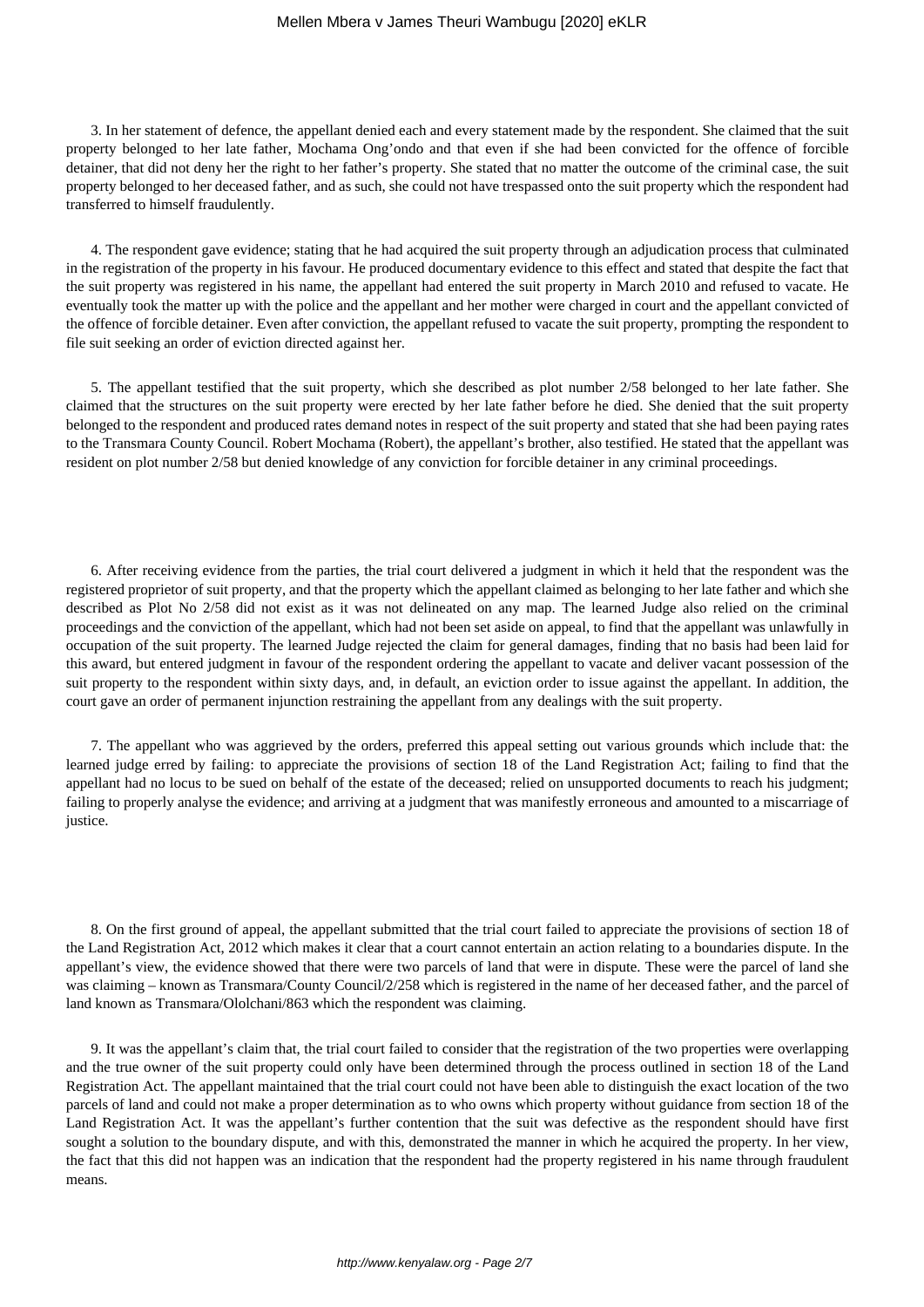10. In response to this ground of appeal, the respondent urged us to note that this was the first time that the issue of section 18 of the Land Registration Act was being brought up. He urged us to consider that the appellant filed her list of agreed issues for determination before the trial court and at no point did she indicate that the dispute between the parties was a boundary dispute. Submitting that parties are always bound by their pleadings, the respondent contended that the appellant cannot blame the trial court for failing to consider what was not raised in the pleadings or framed for consideration.

11. The respondent further submitted that there was no evidence that the two parcels of land overlapped each other as claimed, or that they even shared a boundary. He urged us to consider that in the criminal proceedings in which the appellant was charged, the allegation that her parcel number, then described as parcel number 2/258, was sharing a boundary with the suit property was rejected. The respondent submitted further that if an appeal was filed against the judgment in the criminal case, the appellant never brought this to the attention of the court, and in any event, an appeal per se does not suspend or operate as a stay of the determination of the court.

12. The respondent averred further that it was the duty of the appellant to prove that section 18 of the Land Registration Act was applicable to the case before the trial court, and prove the existence of the boundary dispute. She failed to do this; and could now not raise it in her submissions which is neither evidence nor pleadings.

13. It is beyond question that parties are bound by their own pleadings. This Court in *David Sironga Ole Tukai v Francis Arap Muge & 2 Others (2014) eKLR* held that:

*"The court, on its part, is itself bound by the pleadings of the parties. The duty of the court is to adjudicate upon the specific matters in dispute, which the parties themselves have raised by their pleadings. The court would be out of character were it to pronounce any claim or defence not made by the parties as that would be plunging into the realm of speculation and might aggrieve the parties or, at any rate, one of them. A decision given on a claim or defence not pleaded amounts to a determination made without hearing the parties and leads to denial of justice. (emphasis ours)*

14. I agree with the respondent's assertion that the appellant never raised the issue of a boundary dispute between her and the appellant. In fact, her defence sets out the grounds upon which she opposed the suit, and this included claims that the suit property belonged to her father, that she was not a trespasser and the registration of the suit property in the name of the respondent had been done through fraud.

15. Having failed to raise the issue of a boundary dispute at the trial court, the respondent cannot fault the trial court for failing to consider it. I am fortified in this finding by the sentiments of this Court in *David Sironga Ole Tukai v Francis Arap Muge & 2 Others (supra)* that:-

*"[i]t is well established in our jurisdiction that the court will not grant a remedy, which has not been applied for, and that it will not determine issues, which the parties have not pleaded. In an adversarial system such as ours, parties to litigation are the ones who set the agenda, and subject to rules of pleadings, each party is left to formulate its own case in its own way. And it is for the purpose of certainty and finality that each party is bound by its own pleadings. For this reason, a party cannot be allowed to raise a different case from that which it has pleaded without due amendment being made. That way, none of the parties is taken by surprise at the trial as each knows the other's case is as pleaded. The purpose of the rules of pleading is also to ensure that parties define succinctly the issues so as to guide the testimony required on either side with a view to expedite the litigation through diminution of delay and expense"*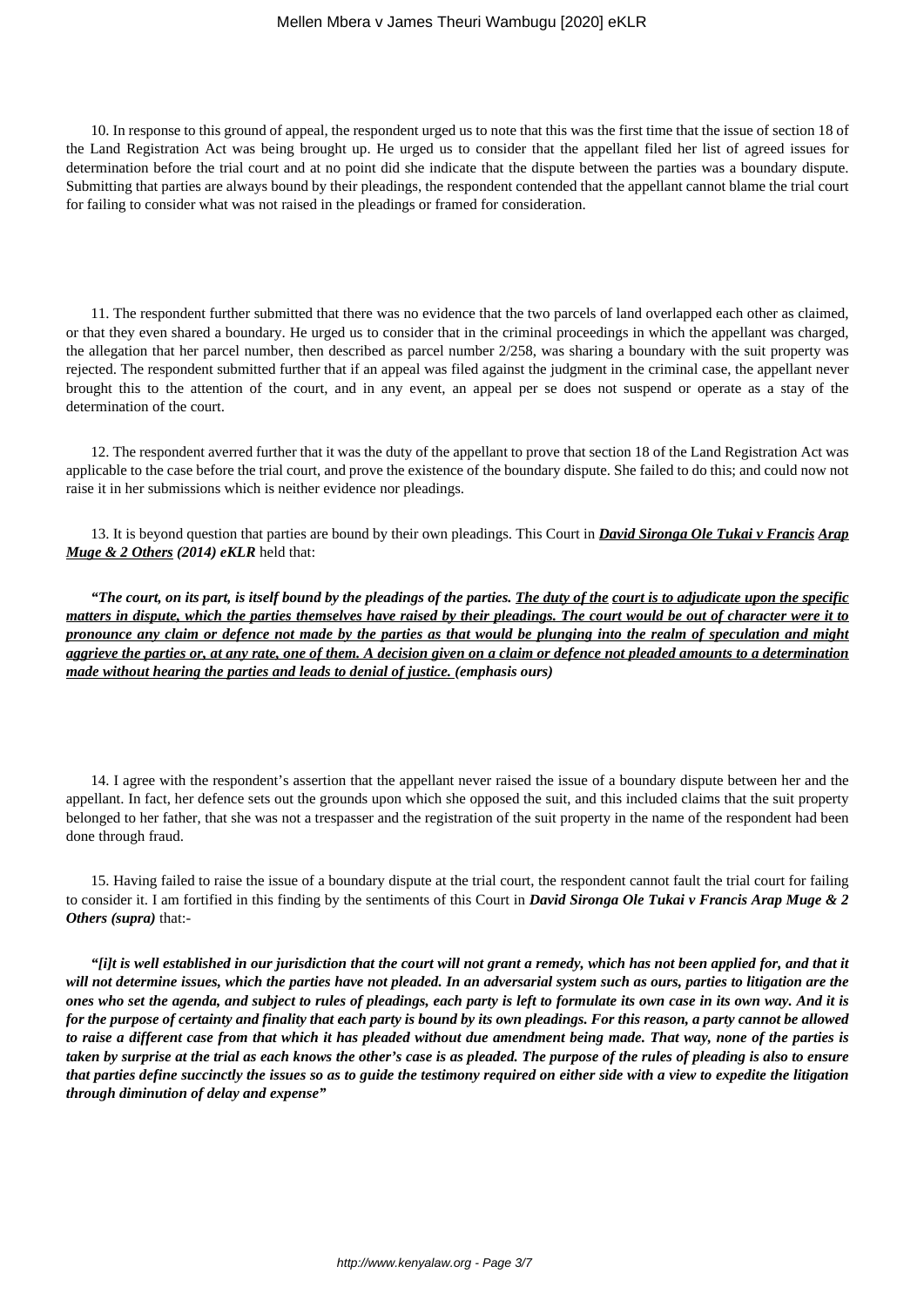This ground of appeal therefore fails.

16. The appellant claimed that the registration of the property in the name of the respondent was procured through fraud. The respondent on his part submitted that the process of adjudication that led to him being registered as the owner of the suit property was proper, and stated that neither the appellant nor her father ever objected to his being allotted the suit property during the process of adjudication. Moreover, there was no evidence of any fraud on the part of the respondent. It is trite law that any allegations of fraud must be pleaded and proved. In *Vijay Morjaria v Nansing Madhusingh Darbar & Others [2000] eKLR (Civil Appeal No 106 of 2000)* Tunoi JA rendered himself on this issue as follows:

*"It is well established that fraud must be specifically pleaded and that particulars of the fraud alleged must be stated on the face of the pleading. The acts alleged to be fraudulent must of course be set out, and then it should be stated that these acts were done fraudulently. It is also settled law that fraudulent conduct must be distinctly alleged and as distinctly proved, and it is not allowable to leave fraud to be inferred from the facts."*

17. In **Nyangate Guto alias Watson Mogere Mogoko v. Maxwell Okemwa Mogoro & National Bank of Kenya Ltd,** this Court stated as follows regarding the standard of proof required in instances where fraud is alleged:

*"8. As they are serious allegations, the onus is on the party alleging fraud to provide evidence to the court that rises to the standard of proof which was underscored by this Court in Central Bank of Kenya Ltd vs. Trust Bank Limited & 4 others [1991] eKLR Civil Appeal No. 215 of 1996) as being beyond that of a balance of probabilities. In that appeal, the court rendered itself as follows:-*

*"The appellant has made vague and very general allegations of fraud against the respondent. Fraud and conspiracy to defraud are very serious allegations. The onus of prima facie proof was much heavier on the appellant in this case than in an ordinary civil case."*

#### See: **Nancy Kahoya Amadiva V. Expert Credit Limited and another [2015] eKLR.**

18. Order 2 Rule 10 of the Civil Procedure Rules, 2010 requires that every pleading shall contain particulars of any fraud that the party intends to rely on. It is clear that the respondent merely made an assertion claiming that the respondent fraudulently procured registration of the suit property in his name, but failed to indicate to the court what the particulars of the fraud were. In the result, I am constrained to find, like the trial court did, that there was no basis to show that the title document was unlawfully issued to the respondent and as such her allegations of fraud were neither properly pleaded nor proved.

19. I have also considered whether the appellant should have been sued on behalf of the estate of her deceased father, Mochama Ongondo instead of being sued in her own capacity. The appellant submitted that since the property in question belonged to her deceased father, and she was resident on the property as a beneficiary to his estate, the proceedings against her should have been instituted as a legal representative of the deceased, and not in her personal capacity. The respondent submitted that this was a baseless allegation as he made the claim against the appellant since she was the one who trespassed onto his property and was the one convicted for being unlawfully on the suit property.

20. I agree. The appellant did not demonstrate that the suit property belonged to her deceased father. She produced a demand note for ground rent in respect of rates payment for plot number 2/58 which was dated 5th October 2012 in the name of her deceased father. However, this was not an indication that her father was the true owner of the suit property and we agree with the trial court's sentiments that: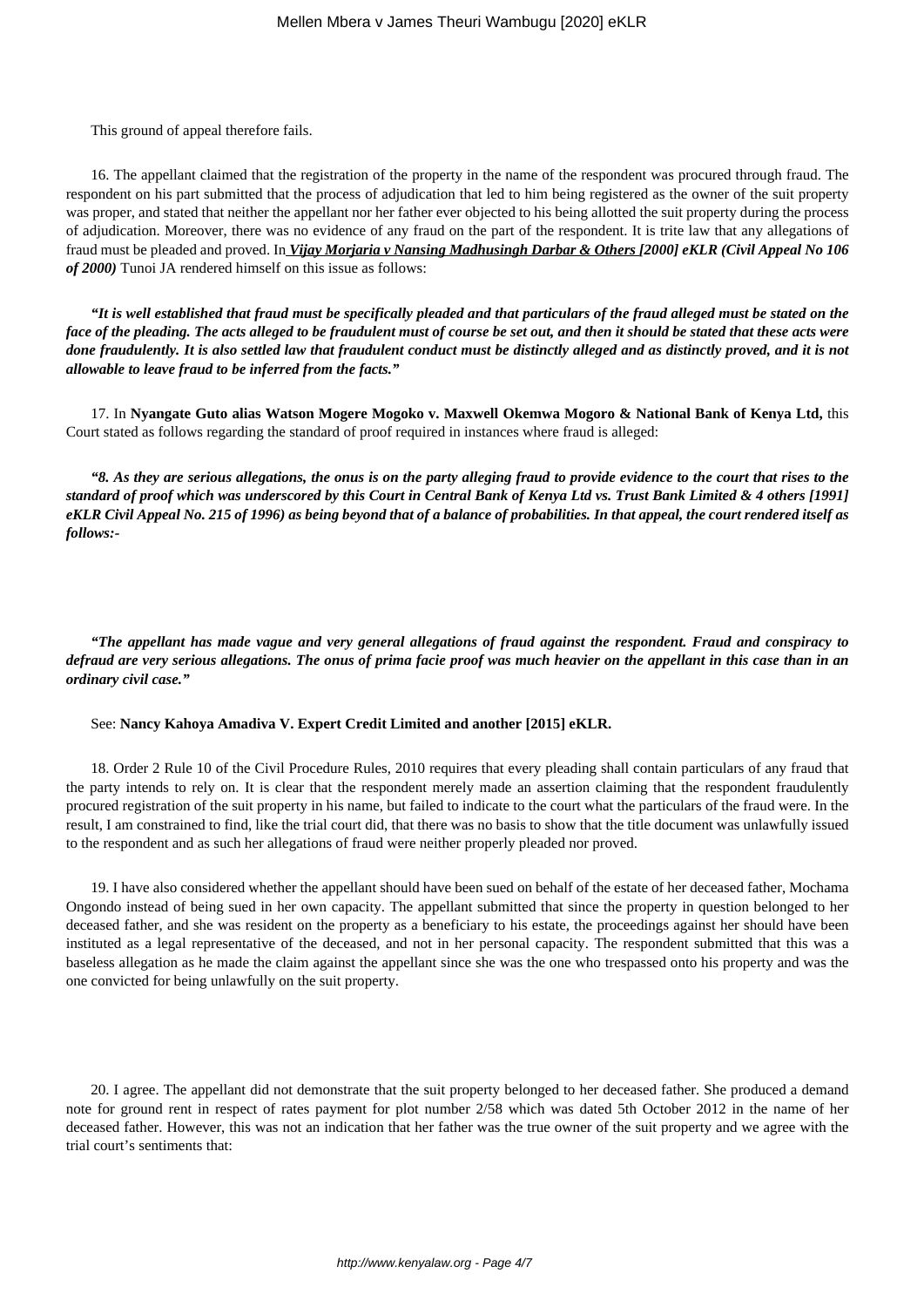*"The defendant has not shown that she is in occupation of the suit property as a beneficiary of her deceased father. There is absolutely no evidence pointing to the defendant's deceased father as having been the owner of Plot No 863 Ololchani. The evidence by the defendant is that her father owned Plot No 2/58 Kilgoris Town which cannot be the same as Plot No 863 Ololchani which the plaintiff acquired through land adjudication."*

21. The appellant's final submission was that the trial court failed to evaluate the entire evidence placed before him. On this, the appellant submitted that the trial court failed to appreciate that the appellant could not have been sued in her name, and further that the respondent failed to produce the land adjudication record as required in law. She further contended that the trial court failed to appreciate the evidence of the clan elder who assisted the deceased purchase the suit property and build on it. The appellant submitted that the trial court did not have occasion to record the evidence of the respondent and therefore failed to appreciate the evidence placed before him. In response to this ground, the respondent submitted that he produced various documents before the court all of which were admitted by the court and which served to prove his case.

22. I have carefully considered this submission alongside the record of appeal. The respondent's testimony set out the circumstances under which he came to be the registered proprietor of the suit property. he testified that an adjudication process in Transmara County begun in 1984 and ended on 1st February 2006 when he was informed by the adjudication officers that the suit property had been adjudicated in his favor. He produced documents to this effect, and showed that thereafter, he was registered as proprietor of the suit property and obtained title on 19th October 2010. The respondent was the first registered owner of the property and his title is indefeasible unless the circumstances in section 25 and 26 of the Land Registration Act are complied with. The rights of a first proprietor acquired on first registration are indefeasible under Section 25(1) of the Land Registration Act which provides that:

#### *Rights of a proprietor.*

*25. (1) The rights of a proprietor, whether acquired on first registration or subsequently for valuable consideration or by an order of court, shall not be liable to be defeated except as provided in this Act,…"*

23. Further to this, section 26(1) of the Land Registration Act provides that a certificate of title is evidence of ownership by the person named therein as the proprietor, and provides the circumstances under which such a title may be defeated. That section reads as follows:

*Certificate of title to be held as conclusive evidence of proprietorship.*

*26. (1) The certificate of title issued by the Registrar upon registration, or to a purchaser of land upon a transfer or transmission by the proprietor shall be taken by all courts as prima facie evidence that the person named as proprietor of the land is the absolute and indefeasible owner, subject to the encumbrances, easements, restrictions and conditions contained or endorsed in the certificate, and the title of that proprietor shall not be subject to challenge, except—*

*(a) on the ground of fraud or misrepresentation to which the person is proved to be a party; or*

*(b) where the certificate of title has been acquired illegally, unprocedurally or through a corrupt scheme.*

24. As I have noted herein above, the appellant failed to show that the respondent had secured registration of the suit property through fraudulent means. Even in the evidence led in support of her case, the appellant simply stated that her father's property was parcel number 2/58 and that she had occupied the same as his beneficiary. Her younger brother Robert reiterated that the appellant was in occupation of plot number 2/58. This evidence did nothing to cast doubt as to the respondent's ownership of the suit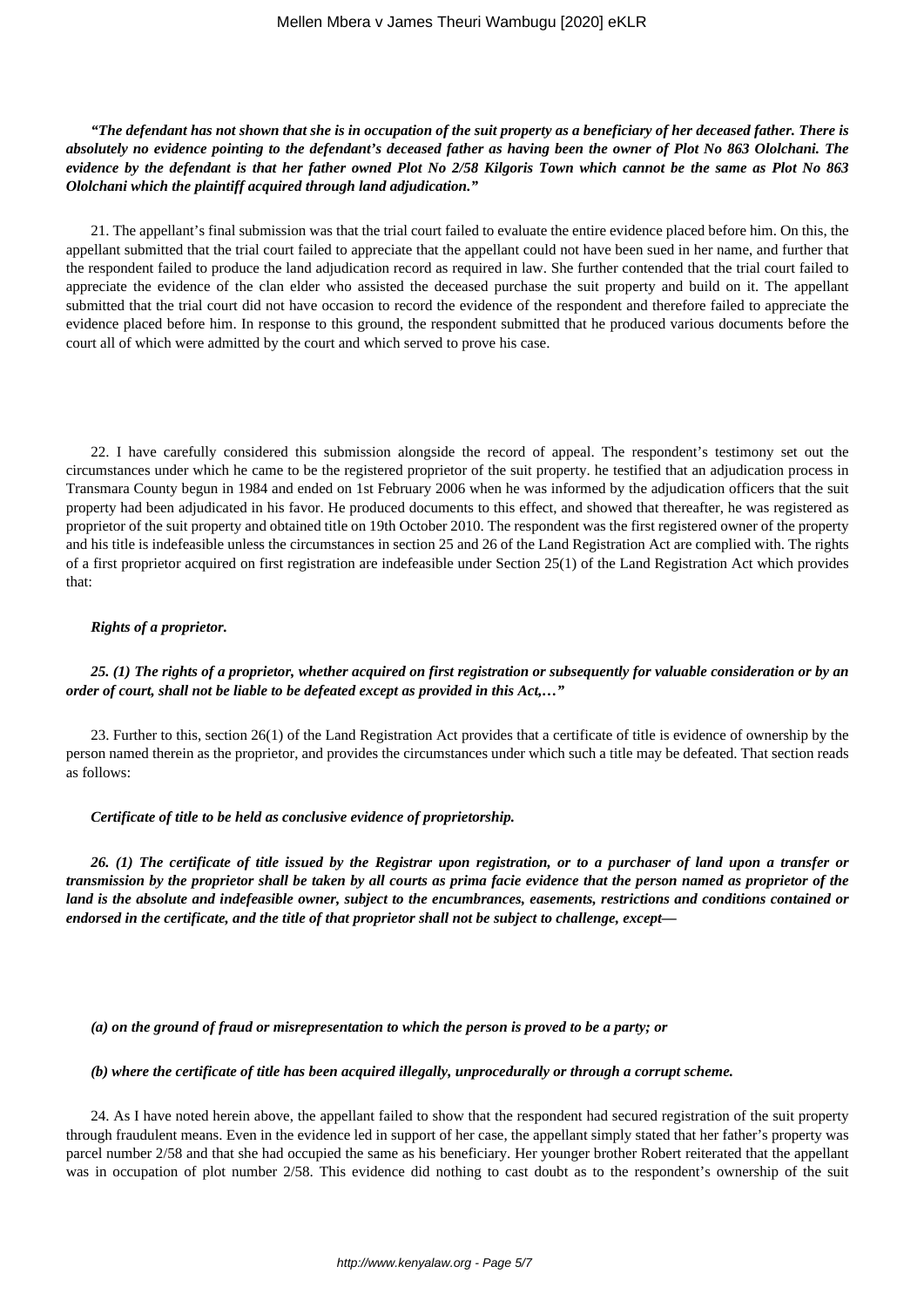property.

25. This Court's duty on a first appeal was repeated in *Abok James Odera & Associates v John Patrick Machira t/a Machira & Co. Advocates [2013] eKLR (Civil Appeal No. 161 of 1999)* in the following manner:-

*"This being a first appeal, we are reminded of our primary role as a first appellate court namely, to re-evaluate, re-assess and reanalyse the extracts on the record and then determine whether the conclusions reached by the learned trial Judge are to stand or not and give reasons either way."*

I have re-evaluated and re-analysed the evidence led before the trial court and our analysis of the evidence shows that the respondent proved his case to the required standard, and that the learned judge was therefore right in rejecting the defence of the appellant. Thus, this appeal has no merit and I hereby order it dismissed with costs to the respondent. The orders made by Mutungi J. shall therefore stand and take effect from the date of this judgment.

# **Dated and Delivered at Nairobi this 3rd day of April, 2020**

# **J. MOHAMMED**

**………………………….**

# **JUDGE OF APPEAL**

*I certify that this is a true copy of the original.*

*Signed*

# *DEPUTY REGISTRAR*

# **JUDGMENT OF OKWENGU, JA**

I have read in draft the judgment of J. Mohammed, JA. I concur that this appeal has no merit. The learned Judge of the Environment and Land Court properly identified and addressed the issues. The appellant failed to prove her allegations of fraud, nor did she prove that the suit property belonged to her deceased father.

I am in agreement with the analysis and reasoning of J. Mohammed, JA and have nothing further to add.

The appeal is therefore dismissed with costs.

This judgment is delivered in accordance with **Rule 32(3**) of the Court Rules.

# **DATED and delivered at Nairobi this 3rd day of April, 2020.**